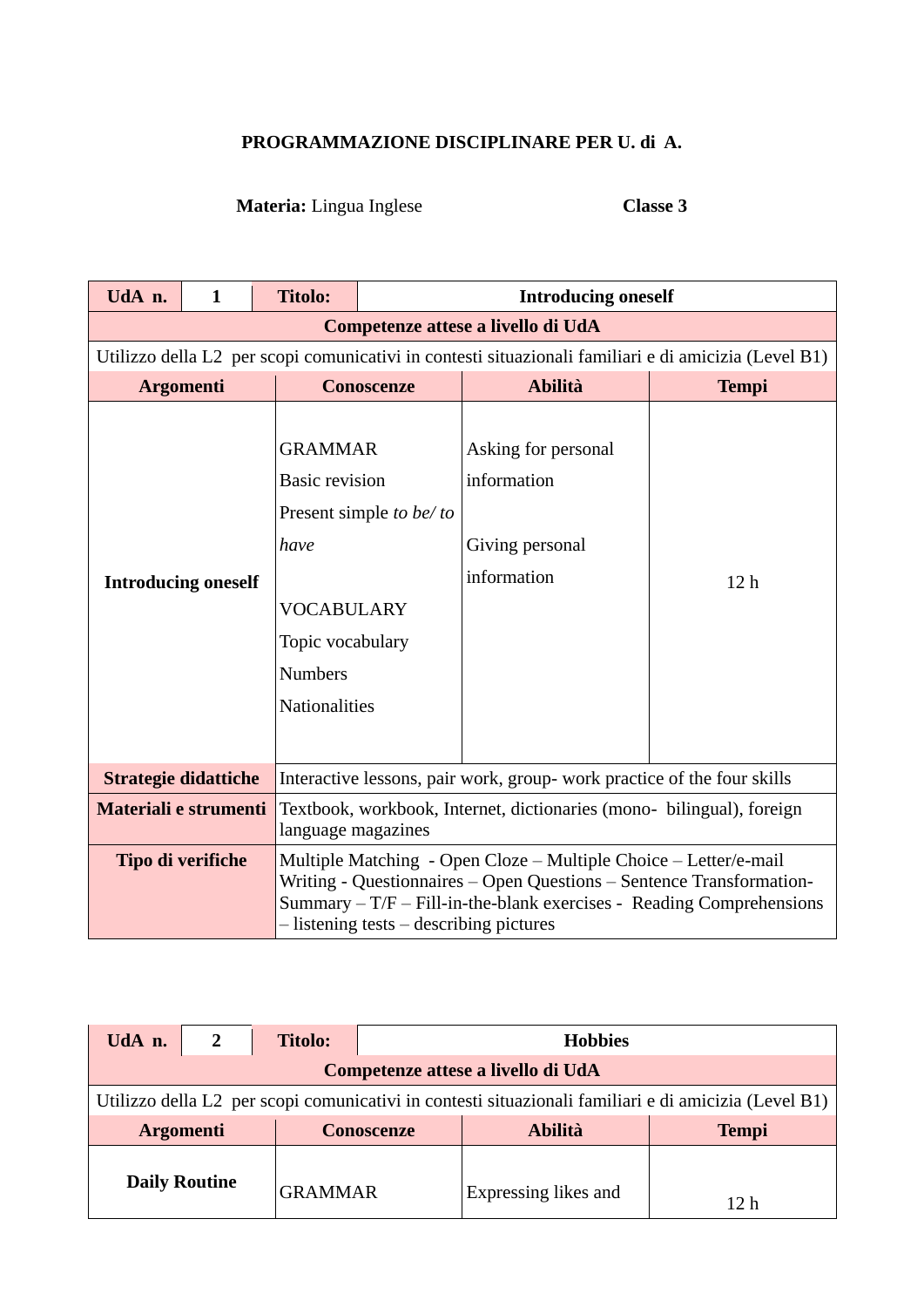| <b>Free Time Activities</b> | <b>Basic revision</b>                                                                                                                          | dislikes                |  |  |
|-----------------------------|------------------------------------------------------------------------------------------------------------------------------------------------|-------------------------|--|--|
|                             | Present simple                                                                                                                                 |                         |  |  |
|                             | Adverbs of frequency                                                                                                                           | Talking about one's     |  |  |
|                             | Can/can't                                                                                                                                      | daily routine           |  |  |
|                             |                                                                                                                                                |                         |  |  |
|                             | <b>VOCABULARY</b>                                                                                                                              | Express one's abilities |  |  |
|                             | Hobbies                                                                                                                                        |                         |  |  |
|                             | <b>Sports</b>                                                                                                                                  |                         |  |  |
|                             |                                                                                                                                                |                         |  |  |
| <b>Strategie didattiche</b> | Interactive lessons, pair work, group- work practice of the four skills                                                                        |                         |  |  |
| Materiali e strumenti       | Textbook, workbook, Internet, dictionaries (mono- bilingual), foreign<br>language magazines                                                    |                         |  |  |
| Tipo di verifiche           | Multiple Matching - Open Cloze – Multiple Choice – Letter/e-mail                                                                               |                         |  |  |
|                             | Writing - Questionnaires – Open Questions – Sentence Transformation-<br>$Summary - T/F - Fill-in-the-blank exercises - Reading Comprehensions$ |                         |  |  |
|                             | - listening tests – describing pictures                                                                                                        |                         |  |  |

| UdA n.                             | $\overline{\mathbf{3}}$                                                                              | <b>Titolo:</b>                                                                                                                                        | What's your job?                                                                            |                                                                       |              |  |  |  |
|------------------------------------|------------------------------------------------------------------------------------------------------|-------------------------------------------------------------------------------------------------------------------------------------------------------|---------------------------------------------------------------------------------------------|-----------------------------------------------------------------------|--------------|--|--|--|
| Competenze attese a livello di UdA |                                                                                                      |                                                                                                                                                       |                                                                                             |                                                                       |              |  |  |  |
|                                    | Utilizzo della L2 per scopi comunicativi in contesti situazionali familiari e di amicizia (Level B1) |                                                                                                                                                       |                                                                                             |                                                                       |              |  |  |  |
| <b>Argomenti</b>                   |                                                                                                      |                                                                                                                                                       | <b>Conoscenze</b>                                                                           | <b>Abilità</b>                                                        | <b>Tempi</b> |  |  |  |
| <b>Jobs</b>                        |                                                                                                      | <b>GRAMMAR</b><br>Present simple vs<br>Present continuous<br><b>VOCABULARY</b><br>Jobs<br>Skills and qualities<br>Recruitment and<br>employment verbs |                                                                                             | Answering job<br>interview questions<br>Job interview<br>Writing a CV | 14h          |  |  |  |
| <b>Strategie didattiche</b>        |                                                                                                      |                                                                                                                                                       | Interactive lessons, pair work, group- work practice of the four skills                     |                                                                       |              |  |  |  |
| Materiali e strumenti              |                                                                                                      |                                                                                                                                                       | Textbook, workbook, Internet, dictionaries (mono- bilingual), foreign<br>language magazines |                                                                       |              |  |  |  |
| Tipo di verifiche                  |                                                                                                      |                                                                                                                                                       | Multiple Matching - Open Cloze – Multiple Choice – Letter/e-mail                            |                                                                       |              |  |  |  |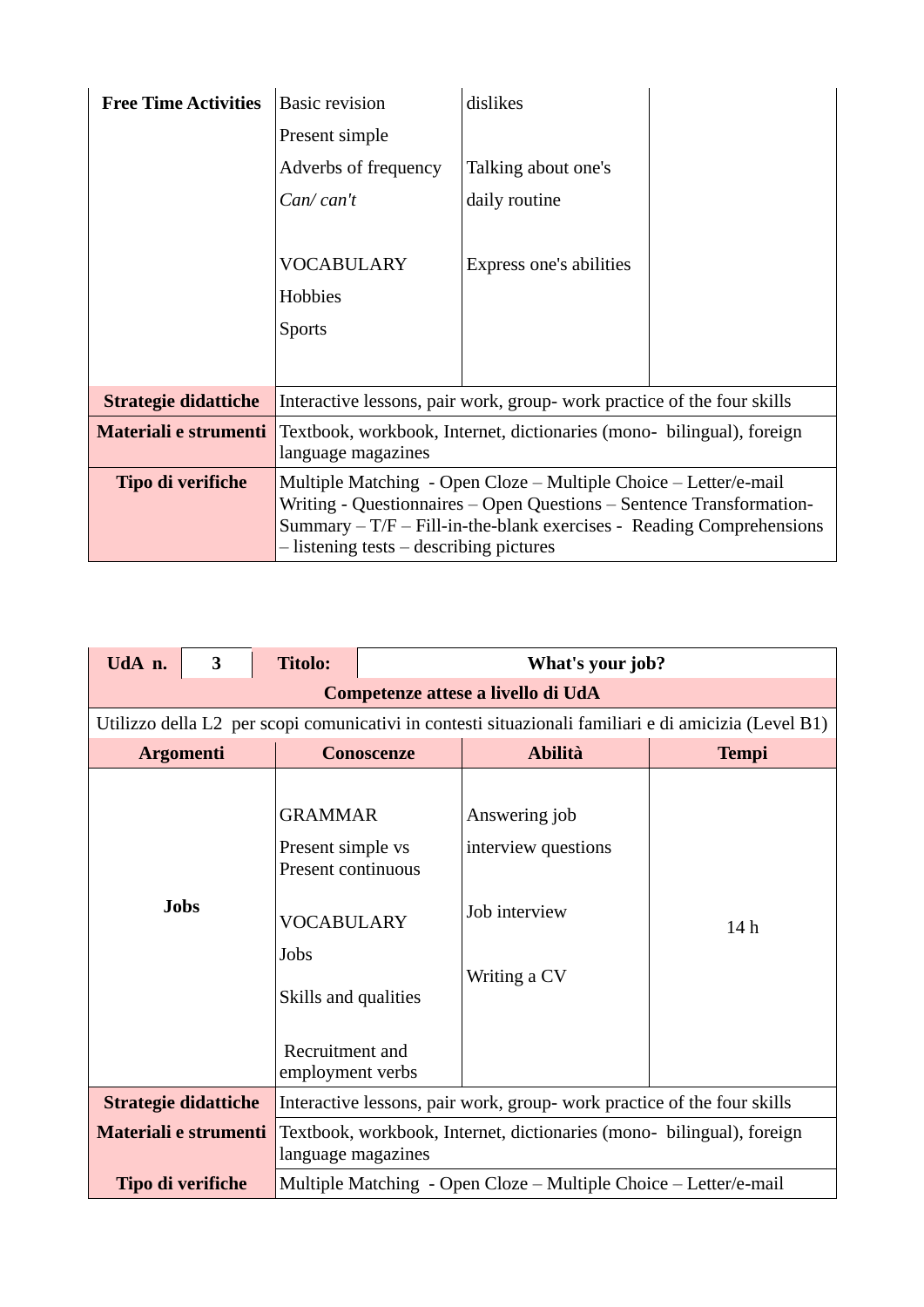|  | Writing - Questionnaires – Open Questions – Sentence Transformation-                               |
|--|----------------------------------------------------------------------------------------------------|
|  | $\text{Summary} - \text{T/F} - \text{Fill-in-the-blank exercises} - \text{Reading Comprehensions}$ |
|  | $\vert$ – listening tests – describing pictures                                                    |

| UdA n.                                                                                   | $\overline{\mathbf{4}}$                                                                              | <b>Titolo:</b>                                                                                                                                                                   | Where do you live?                                                                                                                                                                                                                                           |                                                        |              |  |  |  |  |
|------------------------------------------------------------------------------------------|------------------------------------------------------------------------------------------------------|----------------------------------------------------------------------------------------------------------------------------------------------------------------------------------|--------------------------------------------------------------------------------------------------------------------------------------------------------------------------------------------------------------------------------------------------------------|--------------------------------------------------------|--------------|--|--|--|--|
|                                                                                          | Competenze attese a livello di UdA                                                                   |                                                                                                                                                                                  |                                                                                                                                                                                                                                                              |                                                        |              |  |  |  |  |
|                                                                                          | Utilizzo della L2 per scopi comunicativi in contesti situazionali familiari e di amicizia (Level B1) |                                                                                                                                                                                  |                                                                                                                                                                                                                                                              |                                                        |              |  |  |  |  |
|                                                                                          |                                                                                                      |                                                                                                                                                                                  | <b>Conoscenze</b>                                                                                                                                                                                                                                            | <b>Abilità</b>                                         | <b>Tempi</b> |  |  |  |  |
| <b>Argomenti</b><br>Living in the city<br><b>Shops</b><br>Can you tell me the<br>way to? |                                                                                                      | <b>GRAMMAR:</b><br>there is $/$ there are<br>countable and<br>uncountable nouns<br>indefinite articles<br>some $\angle$ any<br><b>VOCABULARY:</b><br>rooms<br>furniture<br>shops |                                                                                                                                                                                                                                                              | Describing a city<br>Asking for / Giving<br>directions | 14h          |  |  |  |  |
| <b>Strategie didattiche</b>                                                              |                                                                                                      |                                                                                                                                                                                  | Interactive lessons, pair work, group- work practice of the four skills                                                                                                                                                                                      |                                                        |              |  |  |  |  |
| Materiali e strumenti                                                                    |                                                                                                      |                                                                                                                                                                                  | Textbook, workbook, Internet, dictionaries (mono- bilingual), foreign<br>language magazines                                                                                                                                                                  |                                                        |              |  |  |  |  |
|                                                                                          | Tipo di verifiche                                                                                    |                                                                                                                                                                                  | Multiple Matching - Open Cloze – Multiple Choice – Letter/e-mail<br>Writing - Questionnaires – Open Questions – Sentence Transformation-<br>Summary $-T/F$ – Fill-in-the-blank exercises - Reading Comprehensions<br>- listening tests – describing pictures |                                                        |              |  |  |  |  |

| UdA n.           |                                                                                                      | <b>Titolo:</b> | Once upon a time  |                    |              |  |  |  |
|------------------|------------------------------------------------------------------------------------------------------|----------------|-------------------|--------------------|--------------|--|--|--|
|                  | Competenze attese a livello di UdA                                                                   |                |                   |                    |              |  |  |  |
|                  | Utilizzo della L2 per scopi comunicativi in contesti situazionali familiari e di amicizia (Level B1) |                |                   |                    |              |  |  |  |
| <b>Argomenti</b> |                                                                                                      |                | <b>Conoscenze</b> | <b>Abilità</b>     | <b>Tempi</b> |  |  |  |
|                  |                                                                                                      |                |                   |                    |              |  |  |  |
| The family tree  |                                                                                                      | <b>GRAMMAR</b> |                   | Talking about past | 14 h         |  |  |  |

 $\overline{\phantom{a}}$